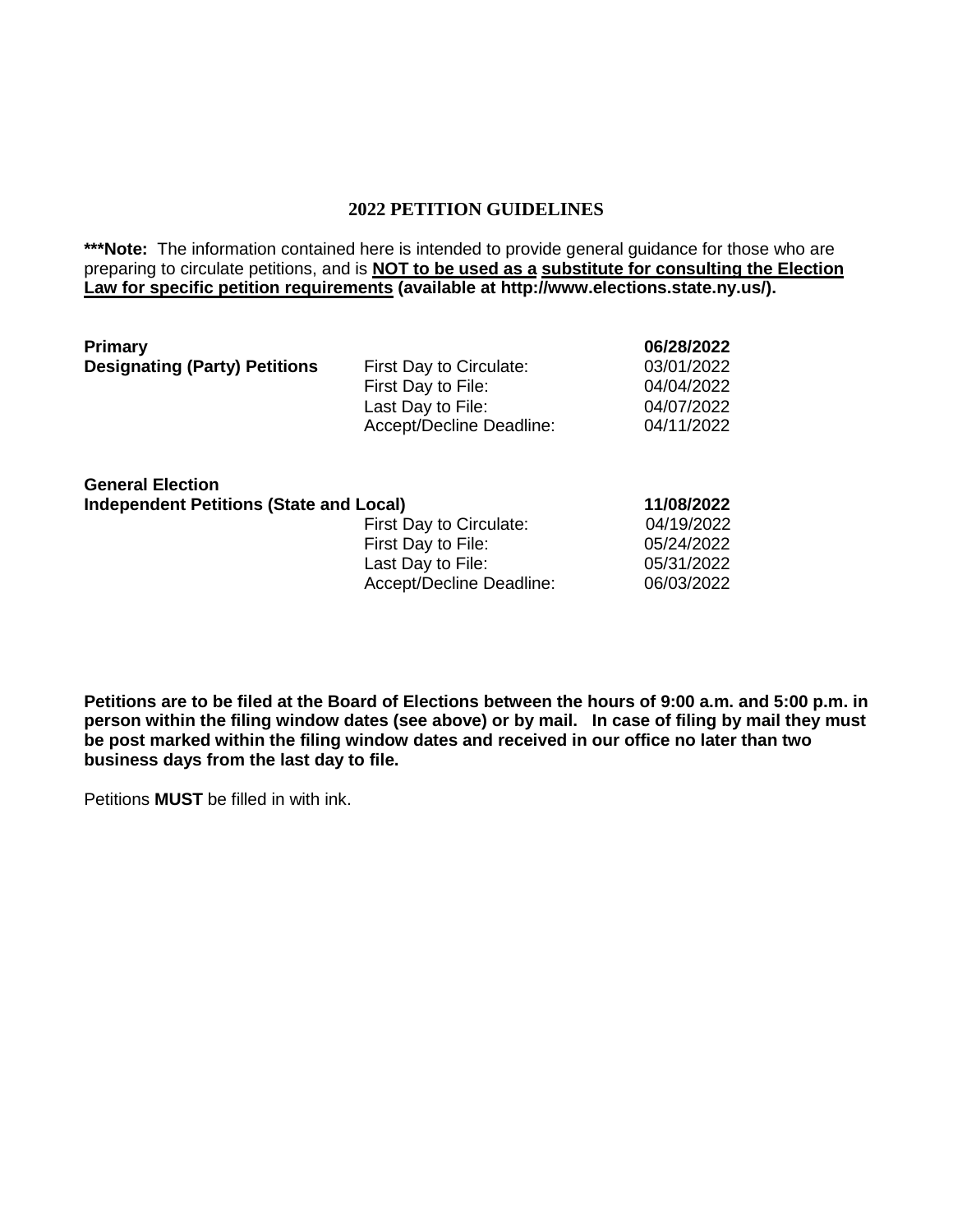## **Designating Petitions Instructions:**

#### **Header:**

- 1. List the name of the Political Party in which you are running
- 2. List the date of the Primary Election *\*The Party name and the Date of the Election MUST be filled in at the top of the petition before circulation. If it*

| etition Sec. 6-132, ELECTION LAW                                                  |           |
|-----------------------------------------------------------------------------------|-----------|
| plled voter of the (Name of Party)                                                | Party and |
| y, to be held on <b>Primary election date</b> $\,$ , 20 <b>22</b> ; that my place |           |
| , and I do hereby designate the following named person (or persons) as            |           |
| arty for public office or for election to a party position of such party.         |           |

#### *is filled in after you gather your signatures, your petition can be challenged and may be thrown out.*

3. List your name as you would like it to appear on the ballot, the Town **and** Office for which you are running, and your physical address as well as your mailing address if they are different \* If the Office is an unexpired term this MUST be stated with the Office

| Name(s) of Candidate(s) | Public Office or Party Position and District | Residence Address                           |  |
|-------------------------|----------------------------------------------|---------------------------------------------|--|
|                         | (Include district number, if applicable)     | (Also post office address if not identical) |  |
| John J Smith            | <b>Office, Town of Anytown</b>               | 123 Smith Rd. Anytown, NY 11111             |  |
|                         | (unexpired term if applicable)               | Mailing address if different                |  |

#### **Committee to fill vacancies:**

This is optional per Election Law change of 1992. **If left blank and vacancy occurs, the whole petition is null and void**. A committee to fill vacancy has to name at least three persons who are enrolled voters of same party as the designee with full name and addresses listed.

I do hereby appoint as a committee to fill vacancies in accordance with the provisions of the election law (here insert the names and addresses of at .<br>least three persons, all of whom shall be enrolled voters of said political unit):

Jane Doe 123 Red Street, Anytown, NY 11111 Bob Jones 222 Green Road, Anytown, NY 11111 Sarah Smith 44 Blue Lane, Anytown, NY 11111

In witness whereof, I have hereunto set my hand, the day and year placed opposite my signature.

| $Date$                     | <b>Signature</b> (Signature required. Printed name optional) | Residence    | Town    |
|----------------------------|--------------------------------------------------------------|--------------|---------|
|                            | 1. $X/X/2022$ Frank Smith                                    | 44 Blue Lane | Anytown |
| Printed Name $\rightarrow$ | Frank Smith                                                  |              |         |

#### **Body:**

- 1. The signers **MUST** be enrolled in the Political Party specified at the top of the petition as well as enrolled in the political subdivision in which the petition is circulated. **All other signatures collected will be invalid.**
- 2. Make sure the date you obtained the signature is filled in the first column of the signature line area. **Signatures must be collected during the specified time period.**
- 3. The signers must list their physical address in the residence box.
- 4. Be sure the Town in which you are running is listed in the last column NOT the village or hamlet. **For example:** a petition circulated for Supervisor of Moriah should say **Town of Moriah**, not Witherbee, Mineville or Port Henry; **Town of North Elba**, not Lake Placid, **Town of Schroon**, not Schroon Lake, etc.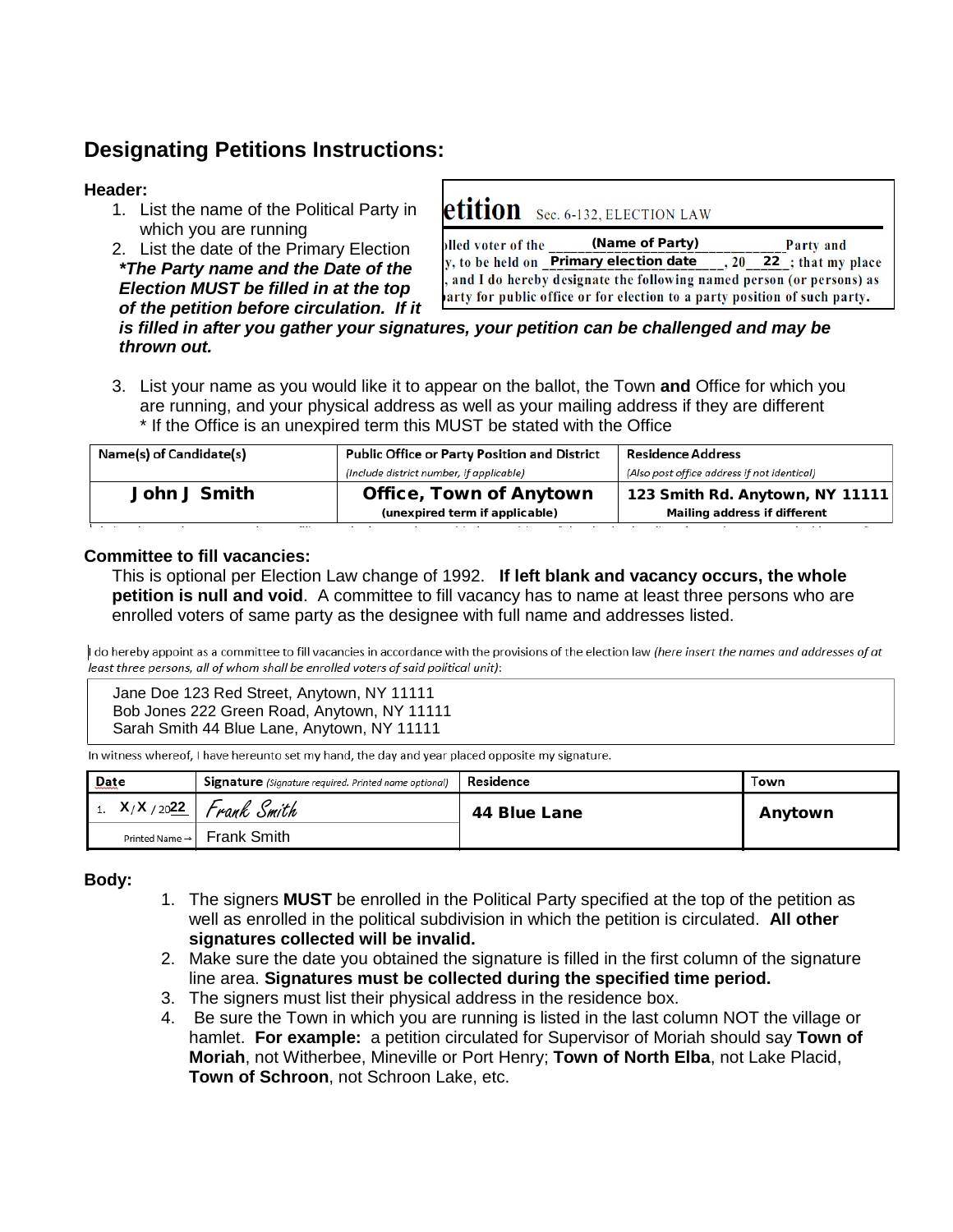#### **1. Witness Statement:**

- 1. Be sure that the witness name, party affiliation, and the physical address are listed  **\*Witness CANNOT sign the petition**
- 2. Be sure the number of signatures on the page are listed
- 3. Be sure to sign and date the witness statement
- 4. Be sure to list the Town and County

#### **2. Notary Public or Commissioner of Deeds:**

- 1. Only to be used if petition is being circulated/witnessed by a Notary of Commission of Deeds
- 2. Be sure the number of signatures on the page are listed
- 3. Be sure to sign and date

|                                                                                                      | Complete ONE of the following                                                                                                                                                                                                                                                                                                                                       |          |
|------------------------------------------------------------------------------------------------------|---------------------------------------------------------------------------------------------------------------------------------------------------------------------------------------------------------------------------------------------------------------------------------------------------------------------------------------------------------------------|----------|
| 1. Statement of Witness: I (name of witness)<br>am an enrolled voter of the                          | Susan Ball<br>state: I am a duly qualified voter of the State of New York and<br>(Party name)<br>Party.<br>I now reside at (residence address) 10 White Way, Anytown, NY 11111                                                                                                                                                                                      |          |
|                                                                                                      | same in my presence on the dates above indicated and identified himself or herself to be the individual who signed this sheet.<br>I understand that this statement will be accepted for all purposes as the equivalent of an affidavit and, if it contains a material false<br>statement, shall subject me to the same penalties as if I had been duly sworn.       |          |
| x/x/xx<br>Date<br>of elections in order for this petition to be valid.<br>Town Where Witness Resides | Susan Ball<br><b>Signature of Witness</b><br>Witness Identification Information: The following information for the witness named above must be completed prior to filing with the board<br>Essex<br>Anytown<br>County Where Witness Resides                                                                                                                         |          |
|                                                                                                      | 2. Notary Public: On the dates above indicated before me personally came each of the voters whose signatures appear on this petition<br>sheet containing (fill in number) signatures, who signed same in my presence and who, being by me duly sworn, each for<br>himself or herself, said that the foregoing statement made and subscribed by him or her was true. |          |
| <b>Date</b>                                                                                          | Signature and Official Title of Officer Administering Oath                                                                                                                                                                                                                                                                                                          |          |
| $DP - 01.2018$                                                                                       | (Sample prepared by the ECBOE)                                                                                                                                                                                                                                                                                                                                      | Sheet No |

#### **Page Numbers:**

- **1. Number all pages**
- **2. Include a cover sheet if ten pages or more and/or if you are filing more than one volume**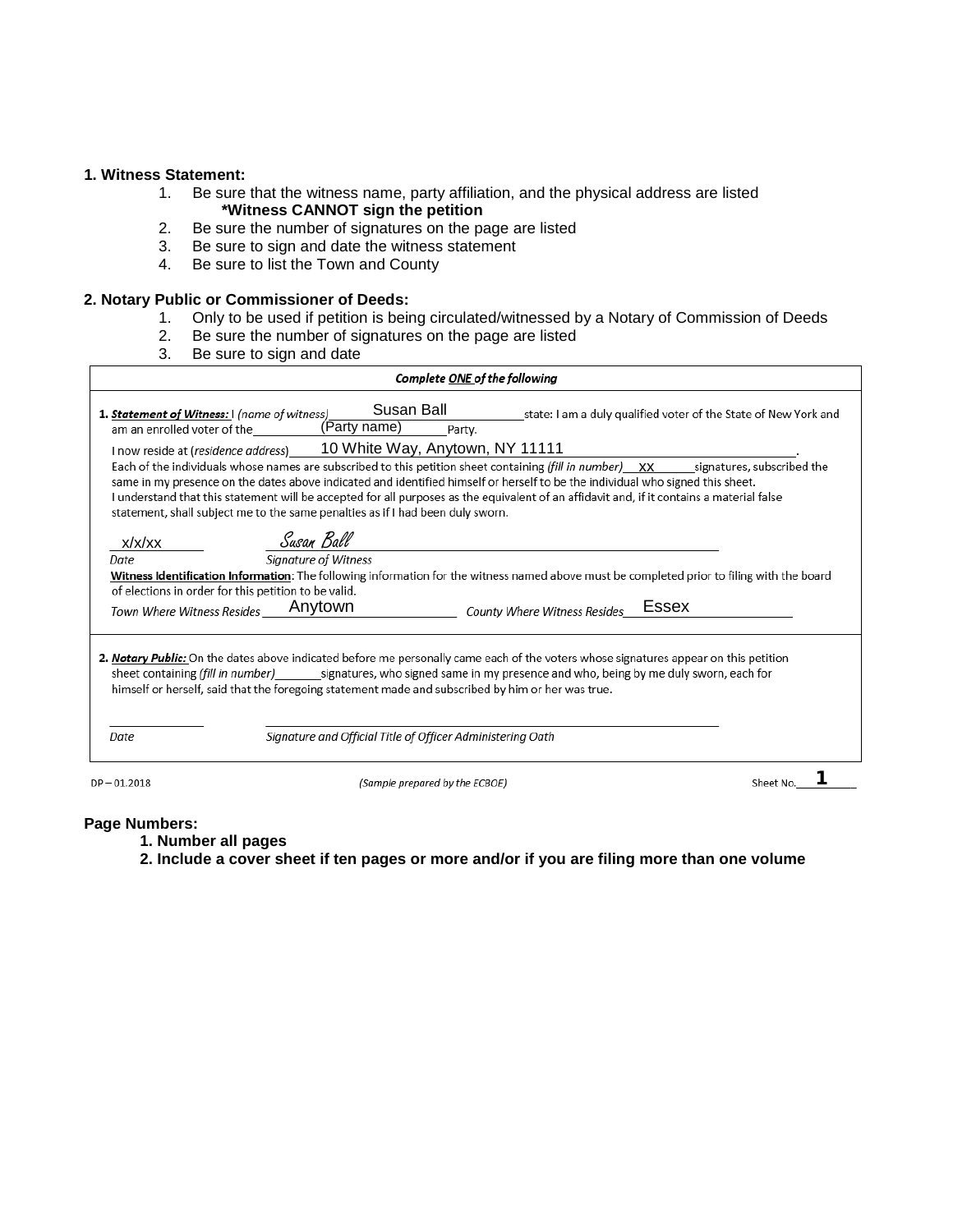## **Independent Petitions Instructions:**

#### **Header:**

## **Independent Nominating Petition** Sec. 6-140, Election Law

I, the undersigned, do hereby state that I am a registered voter of the political unit for which a nomination for public office is hereby being made, that my present place of residence is truly stated opposite my signature hereto, and that I do hereby nominate the following named person(or persons) as a candidate (or candidates) for election to public office (or public offices) to be voted on for at the election to be held on the  $\frac{XX}{X}$  day of  $\underline{\hspace{1cm}}$  **Month** 20 22, and that I select the name  $\underline{\hspace{1cm}}$  **Party name**<br>the independent body making the nomination (or nominations) and (symbol# or other)  $X$  as the as the name of Xas the emblem of such body.

| Name(s) of Candidate(s) | Public Office or Party Position and District | Residence Address                           |  |
|-------------------------|----------------------------------------------|---------------------------------------------|--|
|                         | (Include district number, if applicable)     | (Also post office address if not identical) |  |
| John J Smith            | <b>Office, Town of Anytown</b>               | 123 Smith Rd. Anytown, NY 11111             |  |
|                         | (unexpired term if applicable)               | Mailing address if different                |  |

- 1. In the case of **Independent Petitions**, the candidate **MUST** choose the name and emblem of Independent Body **before circulating the petition.** (The Board of Elections has samples in the office). If the candidate does not choose an emblem, a choice will be made by ECBOE at the time you file.
- 2. List the date of the General Election
- 3. List your name as you would like it to appear on the ballot
- 4. List the Town and Office for which you are running
- 5. If the Office is an unexpired term this MUST be stated with the Office
- 6. List your physical address as well as your mailing address if they are different

**\*The Party name and the Date of the Election MUST be filled in at the top of the petition before circulation. If it is filled in after you gather your signatures, your petition can be challenged and may be thrown out.**

**\*The emblem and name of an Independent body can be no more than 15 characters, cannot be the same as a previously filed Independent Petition for the same office, and shall not include the words: "AMERICAN", "UNITED STATES", "NEW YORK STATE", "EMPIRE STATE", or any abbreviation thereof, nor the name or part of the name, or abbreviation of the name of an existing party. The candidate will be notified of said duplication if it exists within 2 days after filing. The candidate will have 7 days after to change your symbol and/or name.**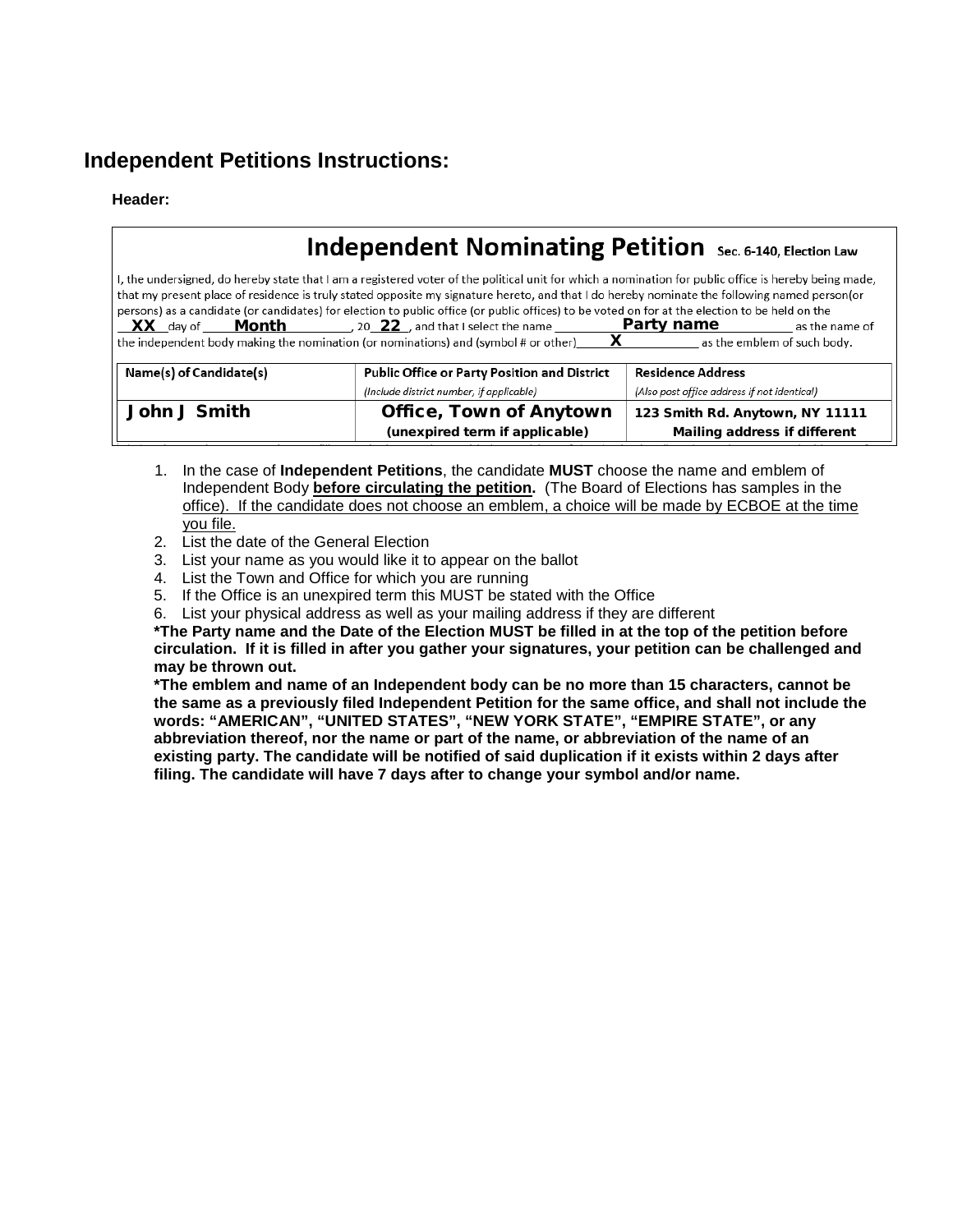I do hereby appoint as a committee to fill vacancies in accordance with the provisions of the election law (here insert the names and addresses of at least three persons, all of whom shall be enrolled voters of said political unit):

#### Jane Doe 123 Red Street, Anytown, NY 11111 Bob Jones 222 Green Road, Anytown, NY 11111 Sarah Smith 44 Blue Lane, Anytown, NY 11111

In witness whereof, I have hereunto set my hand, the day and year placed opposite my signature.

| Date                       | <b>Signature</b> (Signature required. Printed name optional) | Residence    | Town    |
|----------------------------|--------------------------------------------------------------|--------------|---------|
| X/ X/ 20 22                | Frank Smith                                                  | 44 Blue Lane | Anytown |
| Printed Name $\rightarrow$ | Frank Smith                                                  |              |         |

#### **Committee to fill vacancies:**

This is optional per Election Law change of 1992. **If left blank and vacancy occurs, the whole petition is null and void**. A committee to fill vacancy has to name at least three persons who are enrolled voters of same political subdivision as the designee with full name and addresses listed.

#### **Body:**

- 1. The signers need only be an enrolled voter (However, they MUST not have previously signed another petition for the same office).
- 2. Make sure the date you obtained the signature is filled in the first column of the signature line area.
- 3. The signers must list their physical address in the residence box.
- 4. Be sure the Town in which you are running is listed in the last column NOT the village or hamlet. **For example:** a petition circulated for Supervisor of Moriah should say **Town of Moriah**, not Witherbee, Mineville or Port Henry; **Town of North Elba**, not Lake Placid, **Town of Schroon**, not Schroon Lake, etc.

#### **Witness Statement:**

- 1. Be sure that the witness name and the physical address are listed
- 2. Be sure the number of signatures on the page are listed
- 3. Be sure to sign and date the witness statement
- 4. Be sure to list the Town and County

|                                                                                            |                                                                                                                                                       | Complete ONE of the following                                                                                                                                                                                                                                                                                                                                                                                      |           |
|--------------------------------------------------------------------------------------------|-------------------------------------------------------------------------------------------------------------------------------------------------------|--------------------------------------------------------------------------------------------------------------------------------------------------------------------------------------------------------------------------------------------------------------------------------------------------------------------------------------------------------------------------------------------------------------------|-----------|
|                                                                                            | I now reside at (residence address) 10 White Way, Anytown, NY 11111<br>statement, shall subject me to the same penalties as if I had been duly sworn. | Each of the individuals whose names are subscribed to this petition sheet containing (fill in number) xx signatures, subscribed the<br>same in my presence on the dates above indicated and identified himself or herself to be the individual who signed this sheet.<br>I understand that this statement will be accepted for all purposes as the equivalent of an affidavit and, if it contains a material false |           |
| x/x/xx                                                                                     | Susan Ball                                                                                                                                            |                                                                                                                                                                                                                                                                                                                                                                                                                    |           |
| Date<br>of elections in order for this petition to be valid.<br>Town Where Witness Resides | <b>Signature of Witness</b><br>Anytown                                                                                                                | Witness Identification Information: The following information for the witness named above must be completed prior to filing with the board<br>County Where Witness Resides                                                                                                                                                                                                                                         | Essex     |
|                                                                                            | or herself, said that the foregoing statement made and subscribed by him or her was true.                                                             | 2. Notary Public: On the dates above indicated before me personally came each of the voters whose signatures appear on this petition<br>sheet containing (fill in number) signatures, who signed same in my presence and who, being by me duly sworn, each for himself                                                                                                                                             |           |
| Date                                                                                       | Signature and Official Title of Officer Administering Oath                                                                                            |                                                                                                                                                                                                                                                                                                                                                                                                                    |           |
| $INP - 02.2018$                                                                            |                                                                                                                                                       | (Sample prepared by the ECBOE)                                                                                                                                                                                                                                                                                                                                                                                     | Sheet No. |

ample prepared by the ECBOE)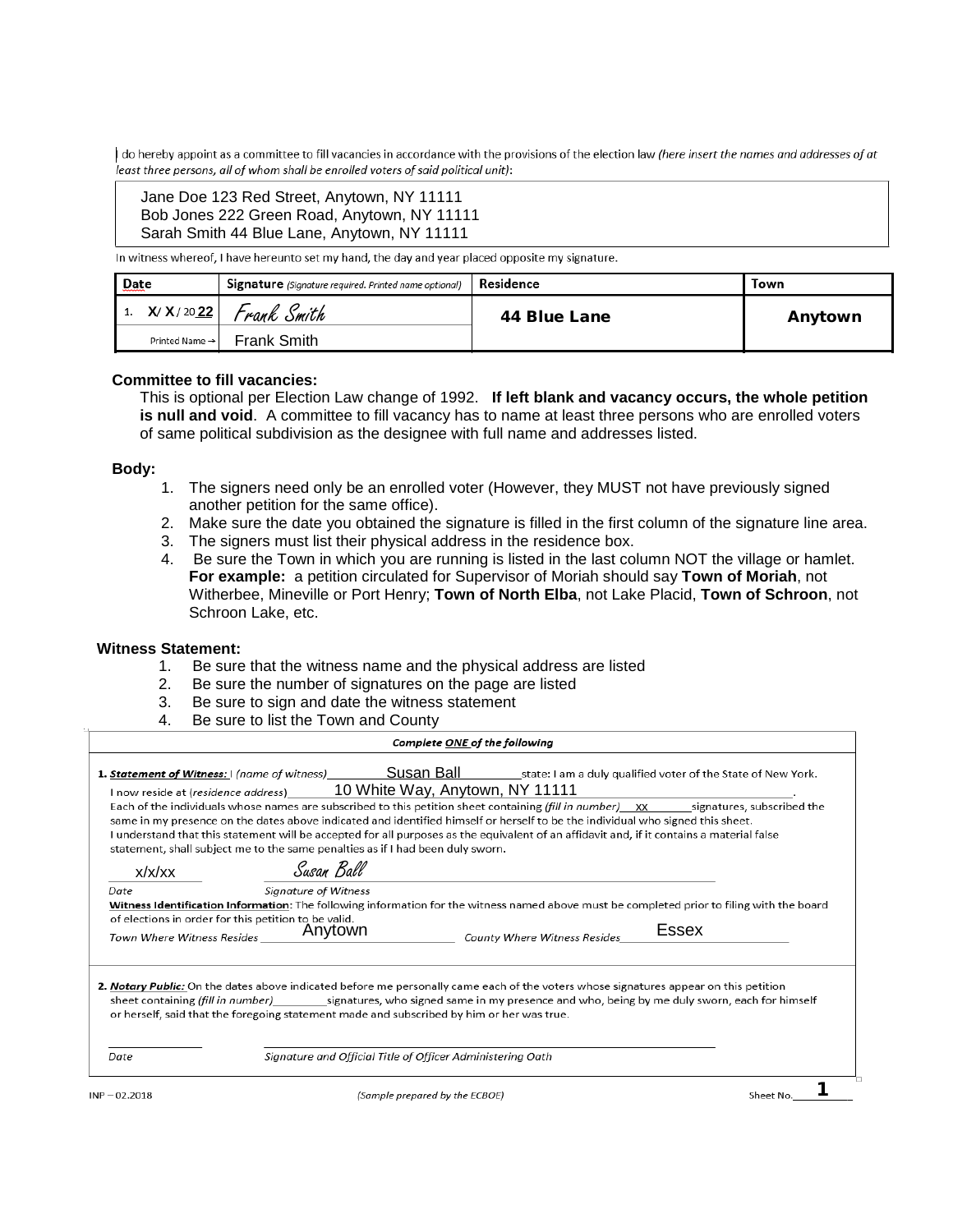#### **\*Be sure to number all pages**

**\*Be sure to include cover sheet if ten pages or more and/or if you are filing more than one volume**

#### **Helpful Hints:**

- No ditto marks and no white out.
- A voter can only sign petitions for as many positions up for election in that year for any particular office. For example, a person can sign a petition of only one person for Supervisor of a Town but could sign 2 petitions (or one petition with 2 names) for Town Council if there are 2 Town Council positions up for election in that year.
- Any signature that does not have a date is invalid.
- Any signature dated before the first date to collect signatures is invalid.
- Any signature dated after the date of the witness signature is invalid.
- Each signature line must include the **PHYSICAL STREET ADDRESS** of the signer. Do not list the PO Box in this area.
- The printed name is optional, but it helps to identify illegible signatures.
- The signer must sign the signature line themselves**, PLACING THEIR ORIGINAL SIGNATURE ON THE PETITION**. Knowingly signing false witness statement is considered Perjury.
- A **POA (power of attorney)** is not allowed, any signature signed by a **POA** is **INVALID**
- Other than the signature, the witness/circulator of the petition can fill out the rest of the information on the signature line. (Date the signer signed the petition, the signers printed name, the signers physical address, and the Town or City in the last column.)
- Un-initialed alterations or corrections may be made to information on the signer line, **except Signature and date.**
- Alterations or corrections made in the signature line need not be initialed if not made to the signature or date. Other alterations or corrections must be initialed and should be dated. Alterations to the signers' date is permitted where the witness signed her initials next to the date corrections.
- The person who signs the witness statement must be the one who circulated the petition and actually witnessed the signatures.
- **You CANNOT witness your own signature.** To sign a petition, you will have to get someone else to be the witness on the signature sheet you sign.
- *Any person may circulate and witness a designating (party) petition and also an independent petition for the same office, providing that person has not signed any petition for that office including the ones they circulated.*
- In a collection of signature sheets handed in as a single petition, more than one witness/circulator can have collected signatures so long as each witness/circulator signs their own sheet(s).
- All petitions containing (10) ten or more pages **MUST** be accompanied by a cover sheet. Sheets are available at the Board of Elections. If you fail to submit a Cover Sheet at the time of filing your petition (if required) your petition is **INVALID.**
- Petitions for the same office and candidate coming in at different times and/or days **MUST** have a cover sheet with a volume number.
- Two or more petition sheets should be securely fastened together.

If you have questions about your petition which are not answered here, consult the Election Law or call the Board of Elections at 518-873-3474.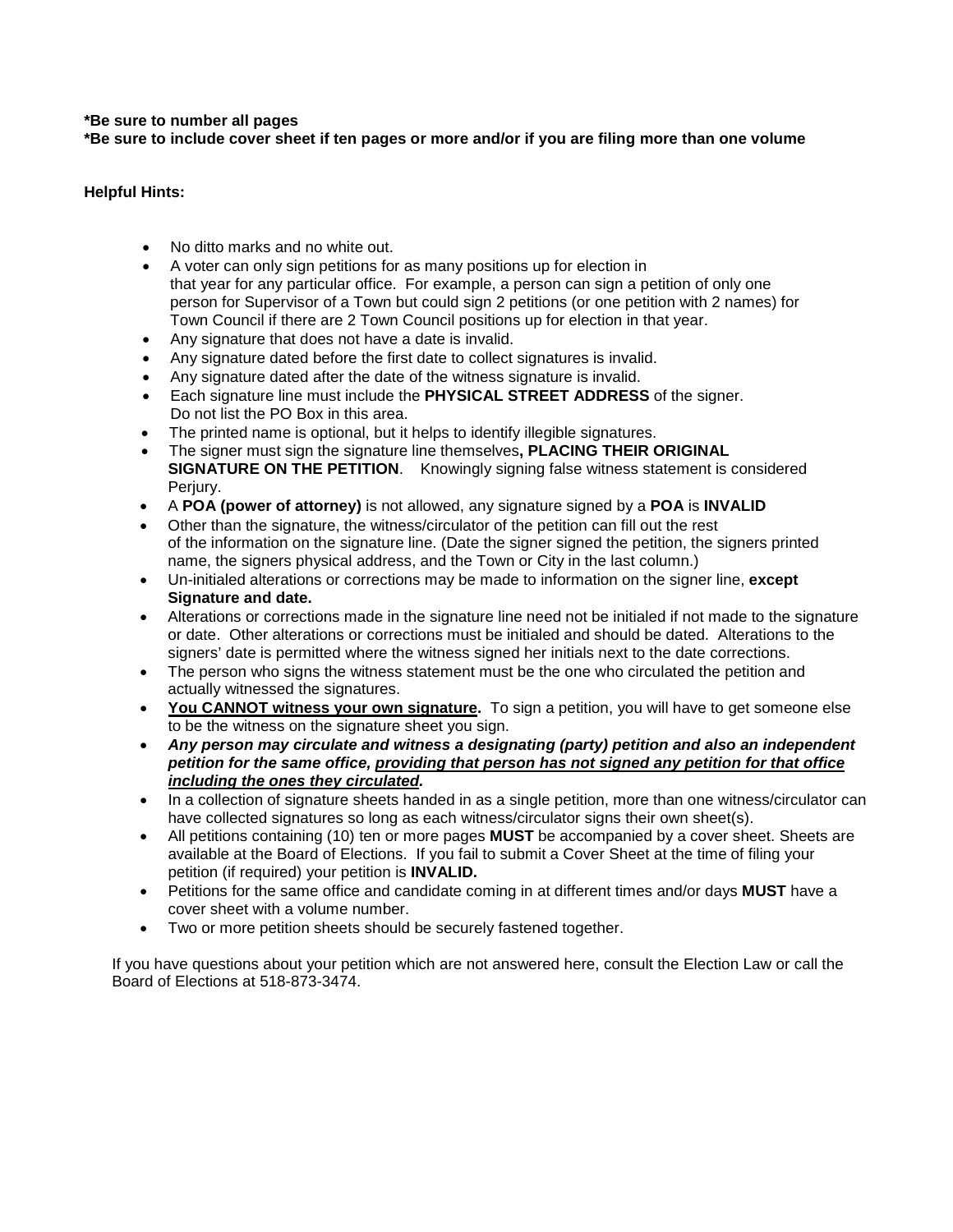# **Petitioner Information**

*For Essex County Board of Elections use only*

| Name of Candidate          |                                                       |  |  |
|----------------------------|-------------------------------------------------------|--|--|
| <b>Position and Town</b>   |                                                       |  |  |
| <b>Contact information</b> |                                                       |  |  |
|                            | Address (Please include mailing address if different) |  |  |
|                            |                                                       |  |  |
|                            |                                                       |  |  |
|                            |                                                       |  |  |
|                            | Daytime Phone                                         |  |  |
| Email                      |                                                       |  |  |
| Fax                        |                                                       |  |  |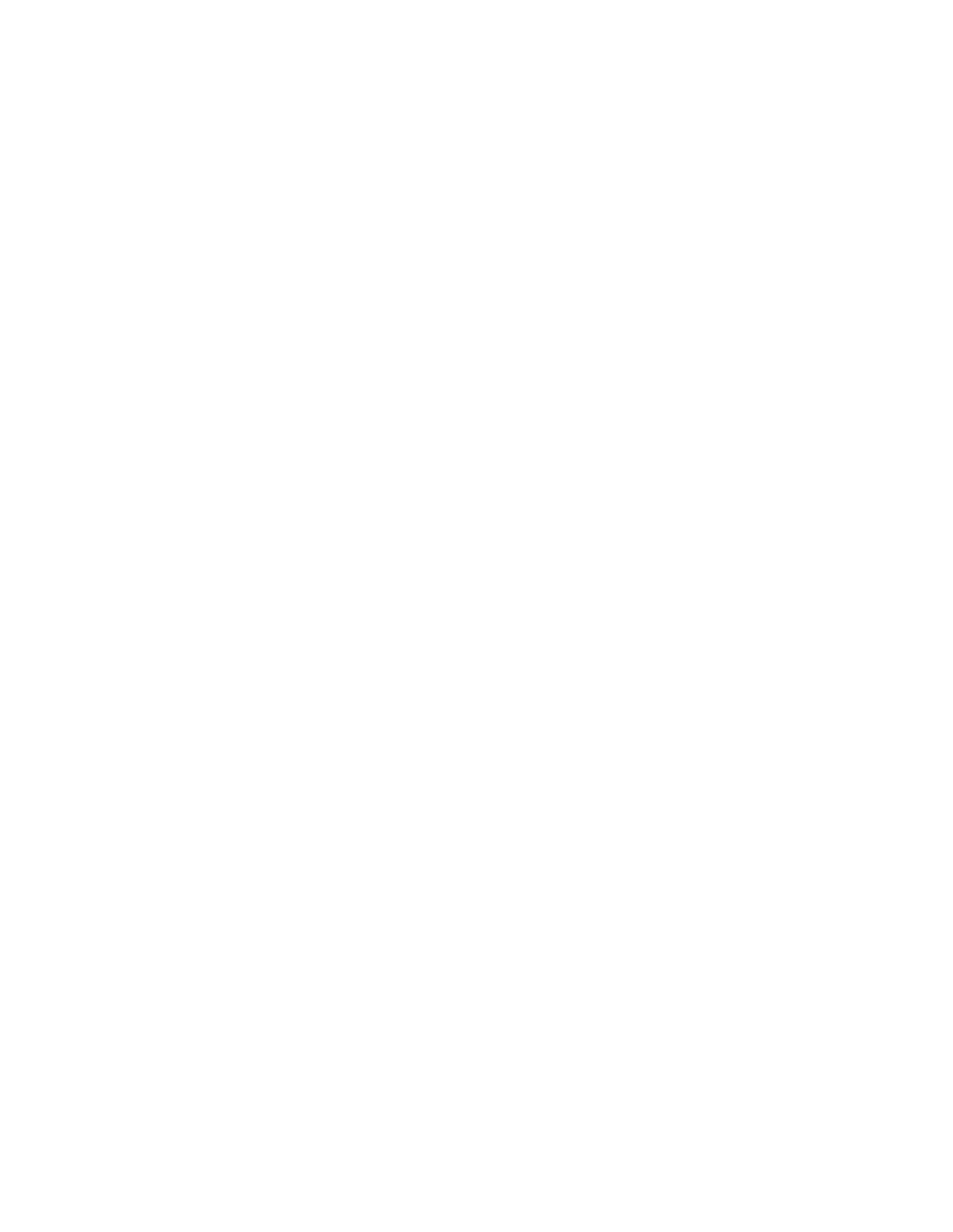| <b>EXEMPTION</b>                                                                                                                                                                                                                                                                                                                                                                                                                                                                                                                                                                                                                                                                                                                                                                                                                                                                                                               |        | <b>CANDIDATE OR COMMITTEE CLAIM OF EXEMPTION</b><br><b>From Filing Campaign Financial Disclosure Reports</b><br>NEW YORK STATE BOARD OF ELECTIONS |                                             |  |
|--------------------------------------------------------------------------------------------------------------------------------------------------------------------------------------------------------------------------------------------------------------------------------------------------------------------------------------------------------------------------------------------------------------------------------------------------------------------------------------------------------------------------------------------------------------------------------------------------------------------------------------------------------------------------------------------------------------------------------------------------------------------------------------------------------------------------------------------------------------------------------------------------------------------------------|--------|---------------------------------------------------------------------------------------------------------------------------------------------------|---------------------------------------------|--|
|                                                                                                                                                                                                                                                                                                                                                                                                                                                                                                                                                                                                                                                                                                                                                                                                                                                                                                                                |        | Section 14-124 of NYS Election Law                                                                                                                |                                             |  |
|                                                                                                                                                                                                                                                                                                                                                                                                                                                                                                                                                                                                                                                                                                                                                                                                                                                                                                                                |        | THIS FORM MUST CONTAIN ORIGINAL SIGNATURES IN INK AND BE COMPLETED IN FULL                                                                        |                                             |  |
| Please check the applicable boxes below and complete this form in full:                                                                                                                                                                                                                                                                                                                                                                                                                                                                                                                                                                                                                                                                                                                                                                                                                                                        |        |                                                                                                                                                   |                                             |  |
| [ ] For State Campaign                                                                                                                                                                                                                                                                                                                                                                                                                                                                                                                                                                                                                                                                                                                                                                                                                                                                                                         | $-OT-$ |                                                                                                                                                   |                                             |  |
| [ ] Candidate                                                                                                                                                                                                                                                                                                                                                                                                                                                                                                                                                                                                                                                                                                                                                                                                                                                                                                                  |        | -or- [ ] Committee                                                                                                                                |                                             |  |
|                                                                                                                                                                                                                                                                                                                                                                                                                                                                                                                                                                                                                                                                                                                                                                                                                                                                                                                                |        |                                                                                                                                                   |                                             |  |
|                                                                                                                                                                                                                                                                                                                                                                                                                                                                                                                                                                                                                                                                                                                                                                                                                                                                                                                                |        |                                                                                                                                                   |                                             |  |
| District: <u>New York: New York: New York: New York: New York: New York: New York: New York: New York: New York: New York: New York: New York: New York: New York: New York: New York: New York: New York: New York: New York: N</u>                                                                                                                                                                                                                                                                                                                                                                                                                                                                                                                                                                                                                                                                                           |        |                                                                                                                                                   |                                             |  |
|                                                                                                                                                                                                                                                                                                                                                                                                                                                                                                                                                                                                                                                                                                                                                                                                                                                                                                                                |        |                                                                                                                                                   |                                             |  |
| Committee Treasurer Name (If applicable): Letter and the contract of the contract of the contract of the contract of the contract of the contract of the contract of the contract of the contract of the contract of the contr                                                                                                                                                                                                                                                                                                                                                                                                                                                                                                                                                                                                                                                                                                 |        |                                                                                                                                                   |                                             |  |
|                                                                                                                                                                                                                                                                                                                                                                                                                                                                                                                                                                                                                                                                                                                                                                                                                                                                                                                                |        |                                                                                                                                                   |                                             |  |
|                                                                                                                                                                                                                                                                                                                                                                                                                                                                                                                                                                                                                                                                                                                                                                                                                                                                                                                                |        |                                                                                                                                                   |                                             |  |
|                                                                                                                                                                                                                                                                                                                                                                                                                                                                                                                                                                                                                                                                                                                                                                                                                                                                                                                                |        |                                                                                                                                                   |                                             |  |
|                                                                                                                                                                                                                                                                                                                                                                                                                                                                                                                                                                                                                                                                                                                                                                                                                                                                                                                                |        |                                                                                                                                                   |                                             |  |
|                                                                                                                                                                                                                                                                                                                                                                                                                                                                                                                                                                                                                                                                                                                                                                                                                                                                                                                                |        |                                                                                                                                                   |                                             |  |
|                                                                                                                                                                                                                                                                                                                                                                                                                                                                                                                                                                                                                                                                                                                                                                                                                                                                                                                                |        |                                                                                                                                                   |                                             |  |
| [ ] C. I am a candidate and I have not/will not receive or spend more than \$50 for my campaign, including<br>my own personal funds.<br>[ ] D. I am the treasurer of a committee formed solely to support or oppose a ballot proposition and the<br>committee has not/will not raise or spend over \$100 relative to the ballot proposition.<br>[ ] E. For those in a town, city or village having a population under 10,000: 1) I am a candidate for public<br>office, or treasurer of an authorized committee solely supporting one candidate for public office, or treasurer<br>of a committee solely supporting or opposing a ballot proposition; and 2) the receipts or expenditures of the<br>candidate or committee will not exceed \$1,000 in the aggregate for the campaign.<br>If after submission of this form the basis for a claim of exemption becomes invalid due to a change in circumstances (e.g., exceeding |        |                                                                                                                                                   |                                             |  |
| monetary threshold or scope of candidate/committee activity), the candidate/committee must then file all applicable election reports. See<br>instructions.                                                                                                                                                                                                                                                                                                                                                                                                                                                                                                                                                                                                                                                                                                                                                                     |        |                                                                                                                                                   |                                             |  |
| Knowingly including false information in this form constitutes a Class A Misdemeanor, punishable by a fine and/or imprisonment. See<br>Penal Law §210.45.                                                                                                                                                                                                                                                                                                                                                                                                                                                                                                                                                                                                                                                                                                                                                                      |        |                                                                                                                                                   |                                             |  |
| I swear or affirm that the information contained herein is in all respects true and complete to the best of my knowledge, information and<br>belief.                                                                                                                                                                                                                                                                                                                                                                                                                                                                                                                                                                                                                                                                                                                                                                           |        |                                                                                                                                                   |                                             |  |
| Sworn to before me this ___________ day                                                                                                                                                                                                                                                                                                                                                                                                                                                                                                                                                                                                                                                                                                                                                                                                                                                                                        |        |                                                                                                                                                   | Signature of Candidate/ Committee Treasurer |  |
| of                                                                                                                                                                                                                                                                                                                                                                                                                                                                                                                                                                                                                                                                                                                                                                                                                                                                                                                             |        | Residential Address                                                                                                                               |                                             |  |
| (Notary Public or Commissioner of Deeds)                                                                                                                                                                                                                                                                                                                                                                                                                                                                                                                                                                                                                                                                                                                                                                                                                                                                                       |        |                                                                                                                                                   |                                             |  |
| CF-05 Exemption (10/16)                                                                                                                                                                                                                                                                                                                                                                                                                                                                                                                                                                                                                                                                                                                                                                                                                                                                                                        |        | Contact Phone Number                                                                                                                              |                                             |  |